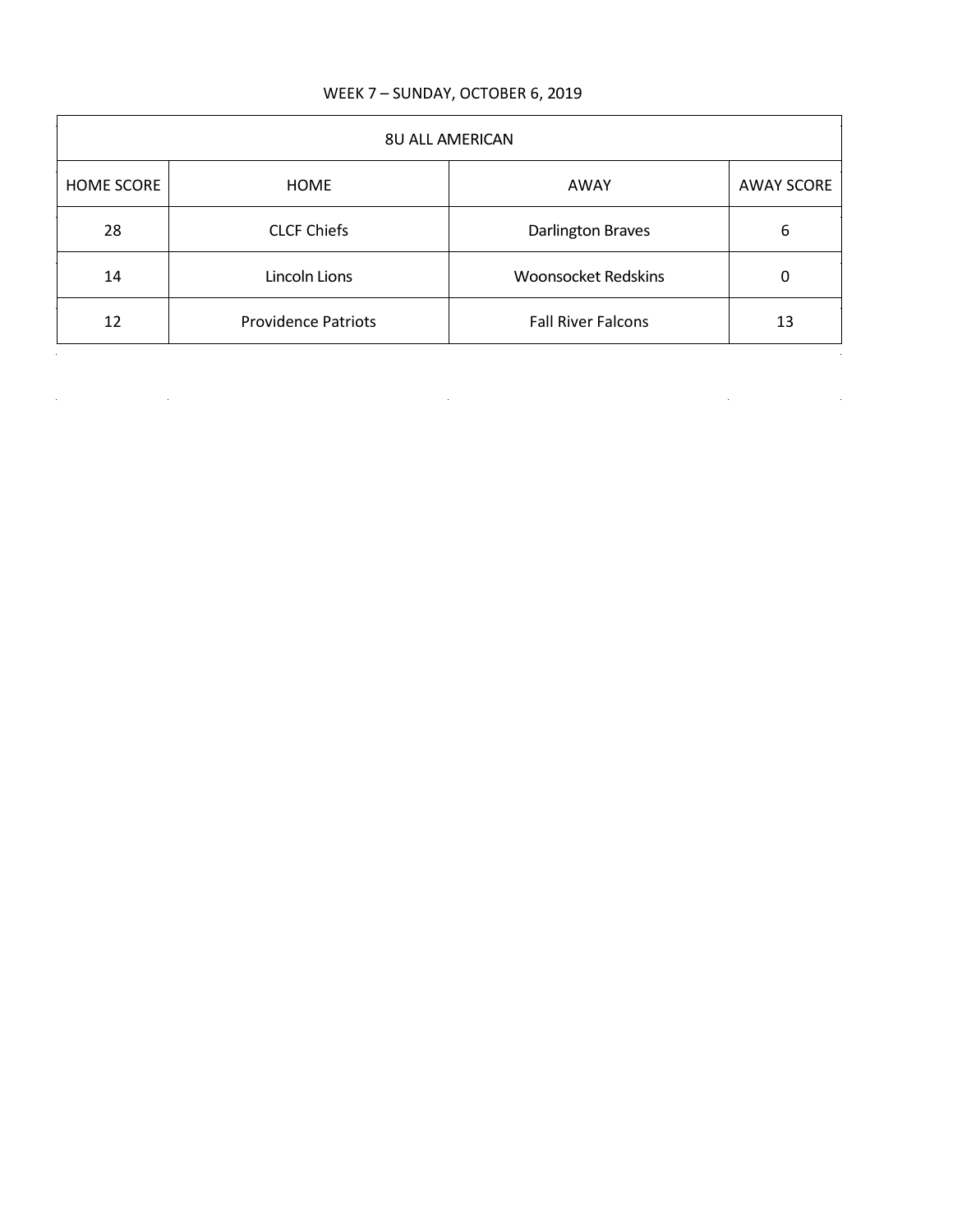$\sim$ 

 $\mathcal{A}(\mathcal{A})$  and  $\mathcal{A}(\mathcal{A})$  and  $\mathcal{A}(\mathcal{A})$ 

| <b>9U ALL AMERICAN</b> |                               |                             |                   |
|------------------------|-------------------------------|-----------------------------|-------------------|
| <b>HOME SCORE</b>      | <b>HOME</b>                   | AWAY                        | <b>AWAY SCORE</b> |
| 0                      | <b>Central Falls Panthers</b> | <b>Fall River Falcons</b>   | 26                |
| 18                     | <b>CLCF Chiefs</b>            | <b>Woonsocket Redskins</b>  | 6                 |
| 14                     | <b>Fairlawn Cardinals</b>     | East Providence Jr. Townies | 6                 |
| 26                     | <b>Johnston Panthers</b>      | <b>Darlington Braves</b>    |                   |
| 28                     | <b>Providence Patriots</b>    | New Bedford Whalers         | 0                 |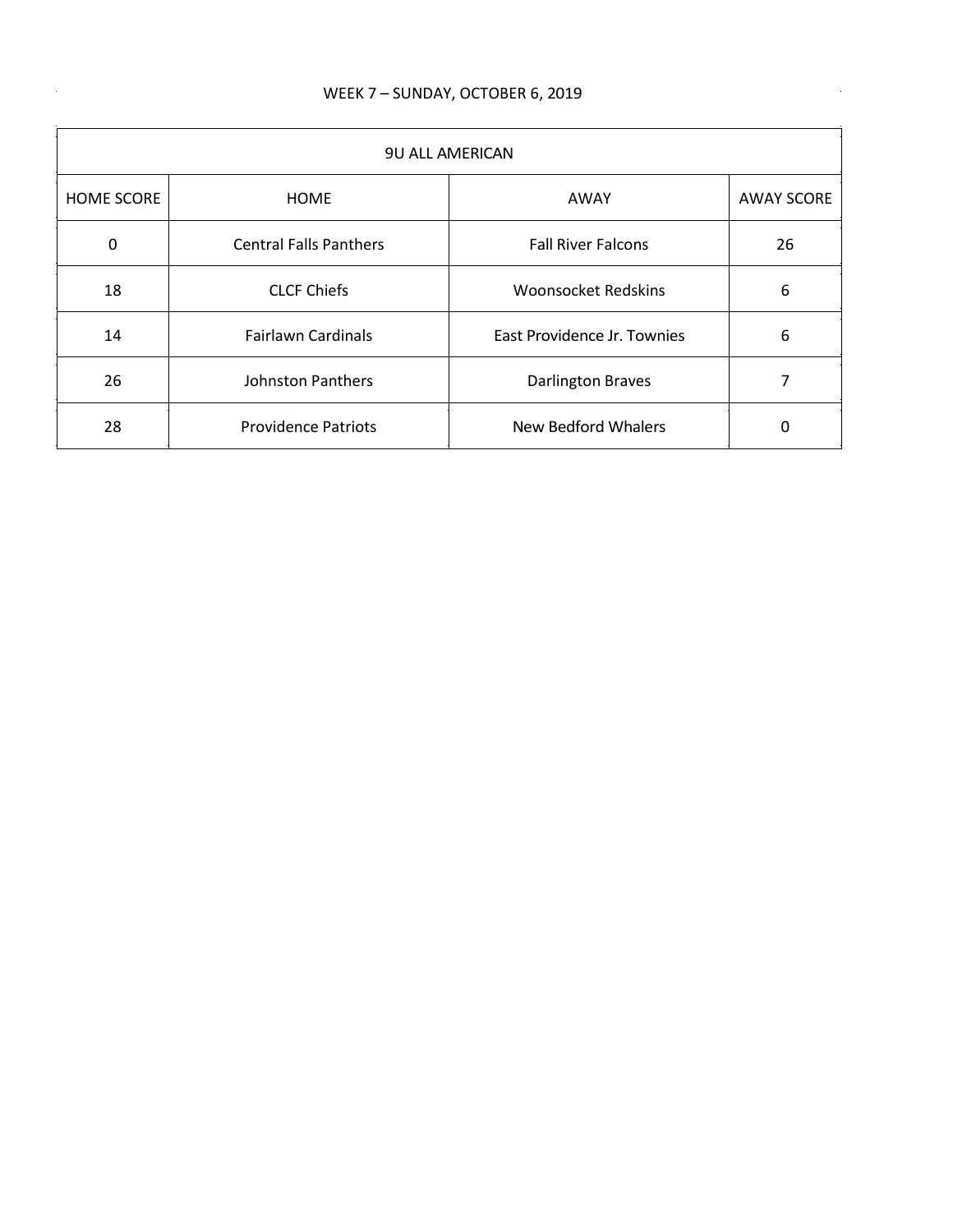| 10U ALL AMERICAN  |                            |                             |                   |
|-------------------|----------------------------|-----------------------------|-------------------|
| <b>HOME SCORE</b> | <b>HOME</b>                | AWAY                        | <b>AWAY SCORE</b> |
| 13                | <b>CLCF Chiefs</b>         | East Providence Jr. Townies |                   |
| 14                | <b>Fairlawn Cardinals</b>  | <b>Fall River Falcons</b>   | 20                |
| 24                | Lincoln Lions              | <b>Darlington Braves</b>    | 6                 |
| 27                | <b>Providence Patriots</b> | <b>EWG Knights</b>          | 6                 |

## WEEK 7 – SUNDAY, OCTOBER 6, 2019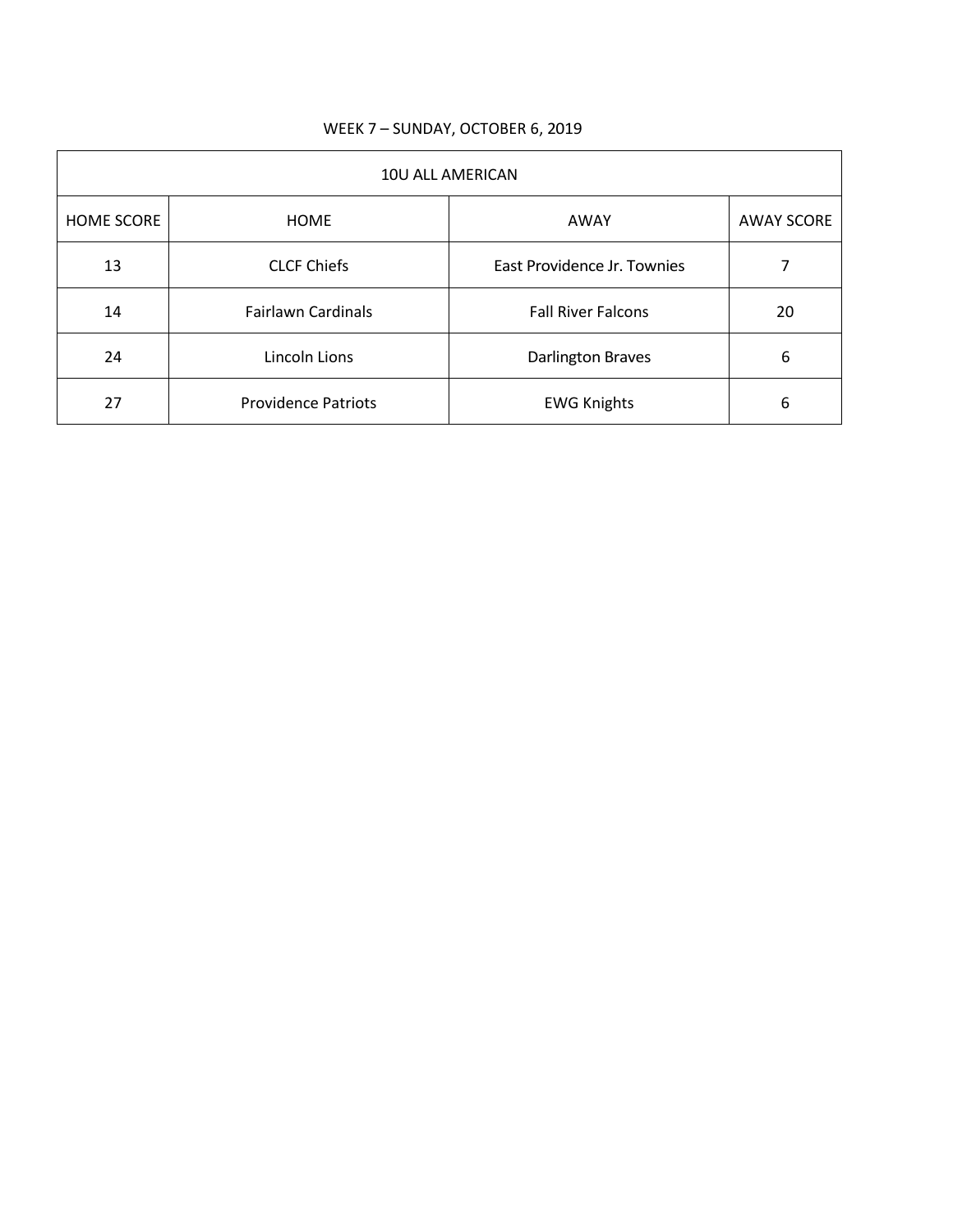| <b>11U ALL AMERICAN</b> |                               |                             |                   |
|-------------------------|-------------------------------|-----------------------------|-------------------|
| <b>HOME SCORE</b>       | <b>HOME</b>                   | AWAY                        | <b>AWAY SCORE</b> |
|                         | <b>Central Falls Panthers</b> | <b>Woonsocket Redskins</b>  | 14                |
| 19                      | <b>CLCF Chiefs</b>            | East Providence Jr. Townies | Ω                 |
| 27                      | <b>Johnston Panthers</b>      | New Bedford Whalers         | 6                 |
| 32                      | Lincoln Lions                 | <b>Darlington Braves</b>    |                   |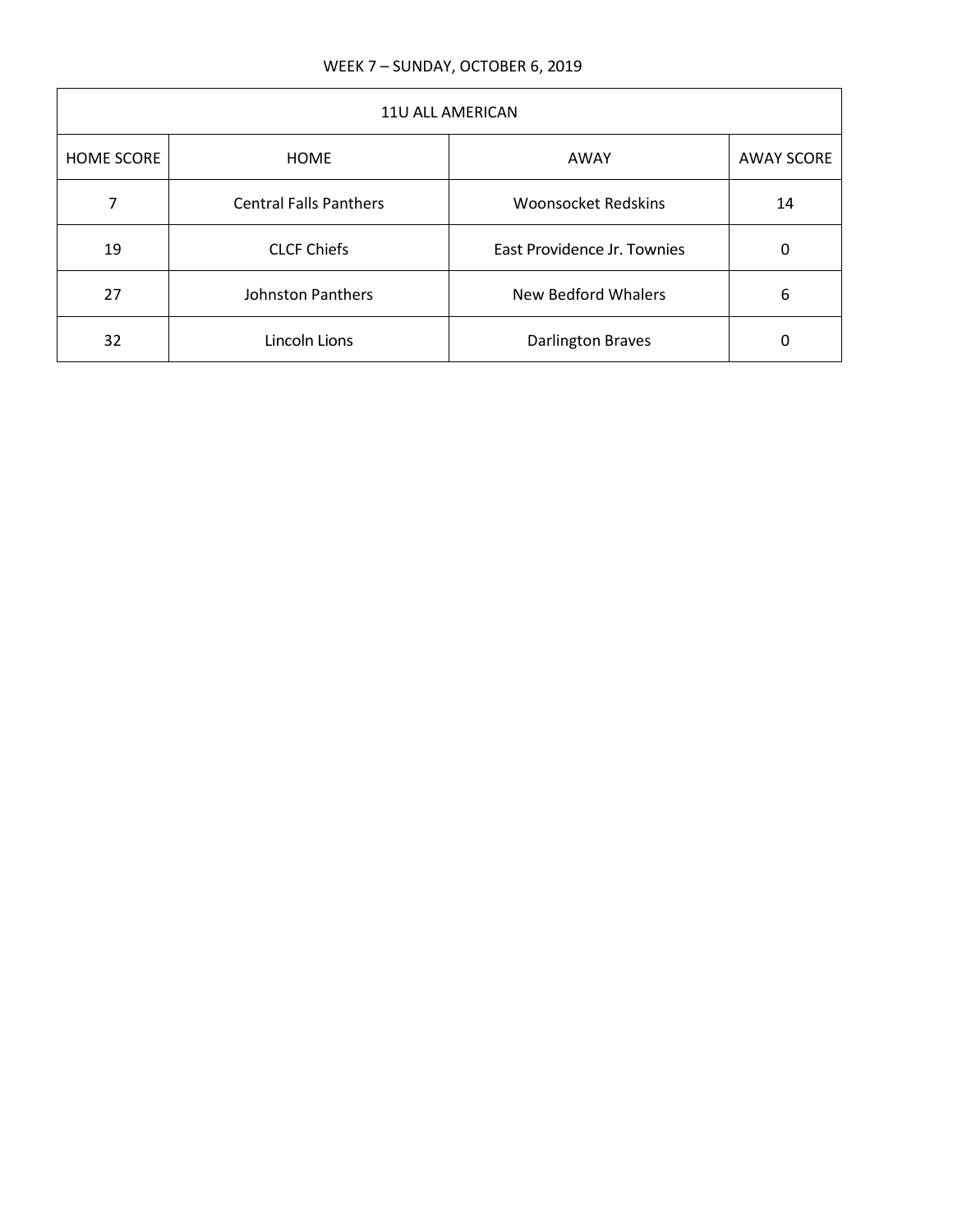| 12U ALL AMERICAN  |                               |                             |                   |
|-------------------|-------------------------------|-----------------------------|-------------------|
| <b>HOME SCORE</b> | <b>HOME</b>                   | AWAY                        | <b>AWAY SCORE</b> |
| 26                | <b>Central Falls Panthers</b> | <b>Darlington Braves</b>    | 0                 |
| 36                | <b>CLCF Chiefs</b>            | <b>Woonsocket Redskins</b>  | 6                 |
| 0                 | <b>Fairlawn Cardinals</b>     | <b>Fall River Falcons</b>   | 8                 |
| 6                 | Lincoln Lions                 | East Providence Jr. Townies | 21                |
| 6                 | <b>Providence Patriots</b>    | Johnston Panthers           | 27                |